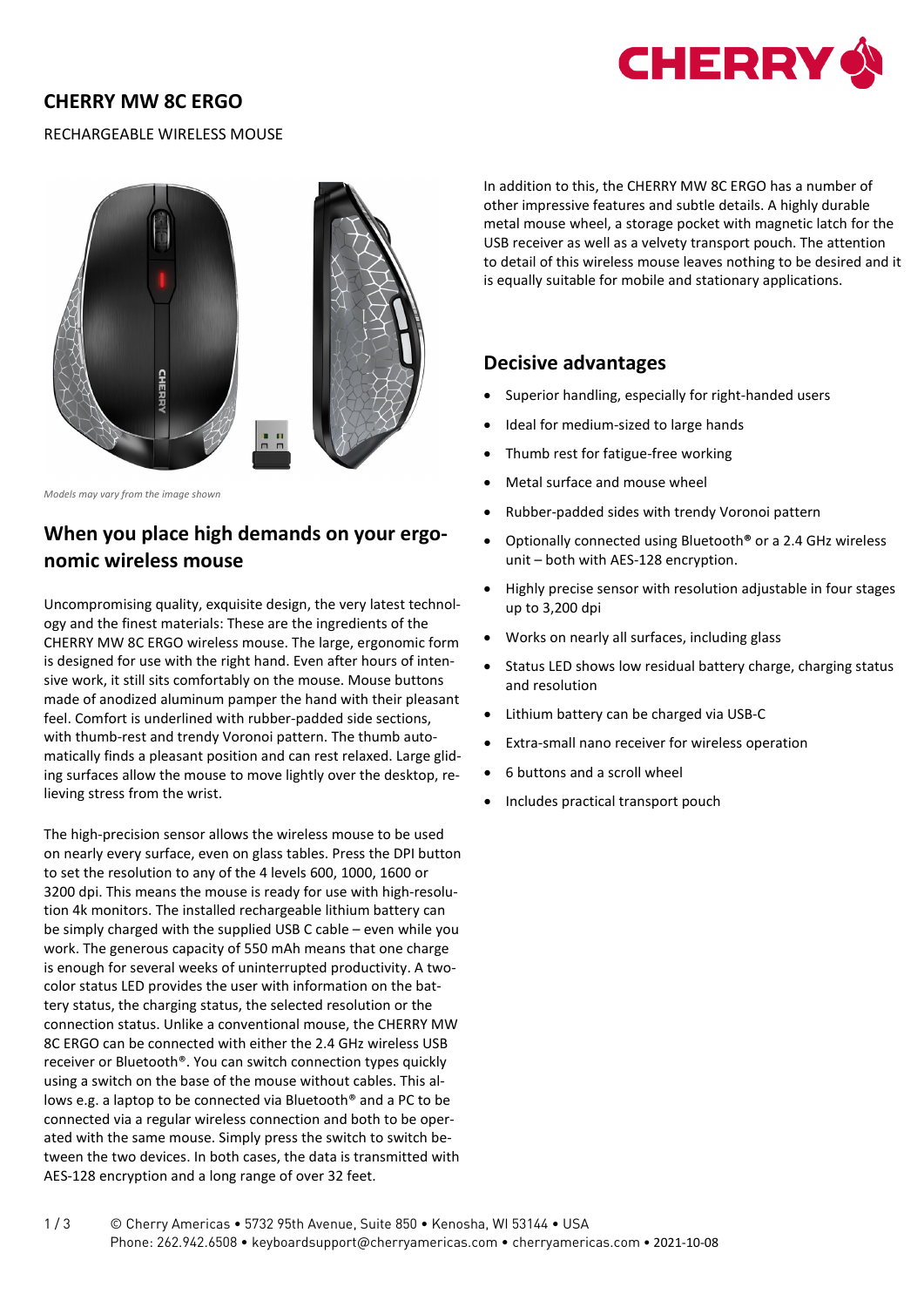# **CHERRY MW 8C ERGO**



RECHARGEABLE WIRELESS MOUSE

# **Technical specifications**

#### **Mouse**

- Resolution: 600/1,000/1,600/3,200 DPI (switchable)
- Sensor: PAW3805EK-CJV1 Glass SEN LGA12
- Number of keys: 6
- Design: Right-handed design

#### **Weights**

| Mouse:                         | approx. 4.34 oz |
|--------------------------------|-----------------|
| Receiver:                      | approx. .11 oz  |
| Transport pouch:               | approx. .32 oz  |
| USB charging cable:            | approx. .74 oz  |
| Total weight (with packaging): | approx. 6.91 oz |

#### **Wireless frequency range**

Transmission frequency: 2,400 GHz - 2,4835 GHz Transmission power: max. 10 mW (EIRP)

**Reach**

Wireless: approx. 33 ft Bluetooth® : approx. 33 ft

**Batteries**

Rechargeable 550 mAh built-in Li-ion battery

#### **Battery operating time**

Up to 70 days with a full battery charge (depending on usage and ambient conditions)

#### **Connection**

Wireless, optionally using 2.4 GHz frequency with AES-128 encryption or Bluetooth® 4.0

#### **Connection socket**

USB-C socket for charging cable

#### **Product approvals**

- CE
- **UKCA**
- FCC
- China RoHS
- Windows hardware compatibility
- USB IF
- Bluetooth<sup>®</sup> SIG licensing

#### **System requirements**

For connection using Bluetooth<sup>®</sup>: Device compatible with min. Bluetooth® 4.0 (low energy) For connection via USB: Free USB port, Windows 7, 8, 10, 11

### **Scope of delivery**

- Mouse
- USB wireless receiver
- Transport pouch
- USB charging cable
- Operating instructions

#### **Dimensions**

| Mouse:     | approx. 4.72 x 3.11 x 1.75 in |
|------------|-------------------------------|
| Receiver:  | approx. .75 x .57 x .26 in    |
| Packaging: | approx. 5.28 x 3.62 x 2.24 in |

#### **Storage temperature**

5 °F to 140 °F, max. 85% humidity

#### **Operating temperature**

32 °F to 104 °C, max. 85% humidity

#### **Packaging unit**

Number of products in outer package 10 Number of outer packages per pallet 60

# Warranty**:**

We put a lot of dedication and hard work into the development of our products and we are proud of their quality. This is why, in addition to the statutory guarantee mentioned in the operating instructions, we are granting an expanded manufacturer's guarantee that is subject to the conditions stated below.

For the first two years after delivery, the statutory warranty applies. In the third year after delivery, CHERRY voluntarily grants an additional warranty according to the following conditions ("extended warranty"). In the event of a defect, please contact the seller of your CHERRY product. Do not carry out any repairs on your own and do not open the product. There is no warranty if unauthorized changes to the product cause a defect.

#### **Conditions for the extended warranty**

In the case of a defect after the first 2 years after delivery of the CHERRY product, CHERRY grants its customers for the additional period of one year the right to assert claims for cure, i.e. demand that the defect is remedied or a thing free of defects is supplied. The extended warranty is to be asserted against the seller of the CHERRY product upon presentation of the original invoice, proof of purchase or a comparable proof of the time of purchase. CHERRY, and the seller of the CHERRY product, where applicable, shall remedy the defect in the event the customer has justified claims for cure under the terms of the extended warranty. Excluded from the extended warranty are damages caused by improper use, in particular by the effects of chemical substances, other damages caused by external influences, as well as normal wear and tear and optical changes, in particular discoloration or abrasion of shiny areas. Also excluded from the extended warranty are accessories and other parts which are not an integral part of the purchased item.

Errors, technical changes and delivery possibilities excepted. Technical information refers only to the specifications of the products. Features may differ from the information provided.